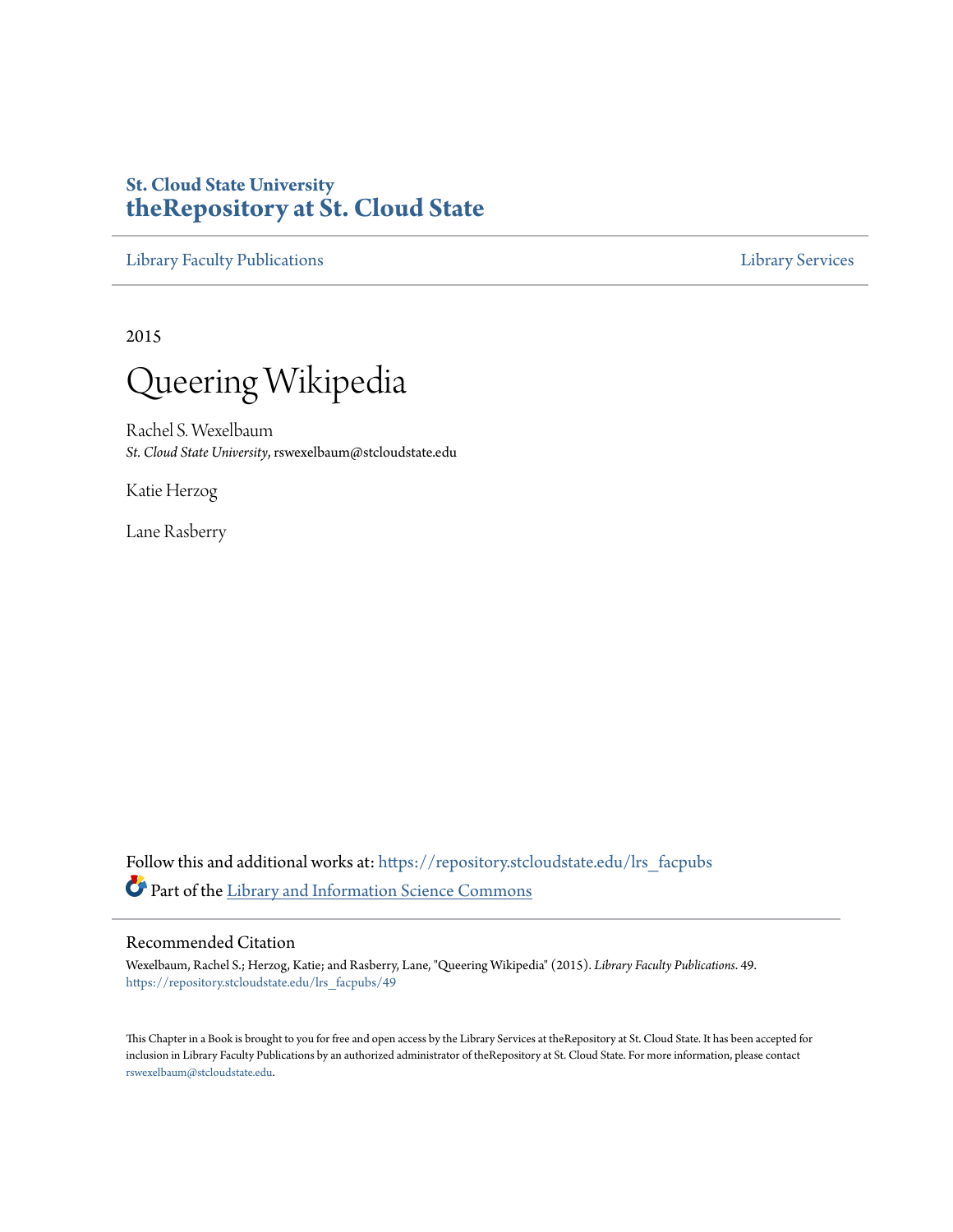## Queering Wikipedia

*Rachel Wexelbaum, Katie Herzog, and Lane Rasberry*

(With acknowledgments to Fae, Allison Schulte, Srs Sharp, Toni Rodriguez, Charles Stewart, and Adrianne Wadewitz)

*Photographs by Jay R. Lawton*

#### INTRODUCTION

Wikipedia has become the ubiquitous, often maligned, free global online reference resource. In certain countries, it may be the *only* available LGBTIQ reference resource. To increase the diversity of voices, genders, and cultures among its contributors and editors, the Wikimedia Foundation has made it a strategic goal to recruit and foster more women, people of color, and other underrepresented individuals—including LGBTIQ populations (Wikimedia Foundation, 2011). While critics question the authority, accuracy, and objectivity of Wikipedia entries, "Wikipedians" (active contributors and editors) from a wide variety of subject specialization communities interact in the creation, maintenance, and expansion of each entry, thus making the content more comprehensive and robust.

There are multiple types of LGBTIQ information available through Wikipedia, and the Wikimedia Foundation has diferent structures and strategies in place to recruit and foster LGBTIQ Wikipedians. One initiative—"Wikipedia Loves Libraries"—encourages all cultural heritage institutions to organize "Wikipedia editathons" (also known as "Wikipedia parties") to bring people together to create and edit new entries. Ideally, libraries, archives, and museums will use these opportunities to leverage their own collections through Wikipedia and share links to their unique digitized content (if indeed this content has been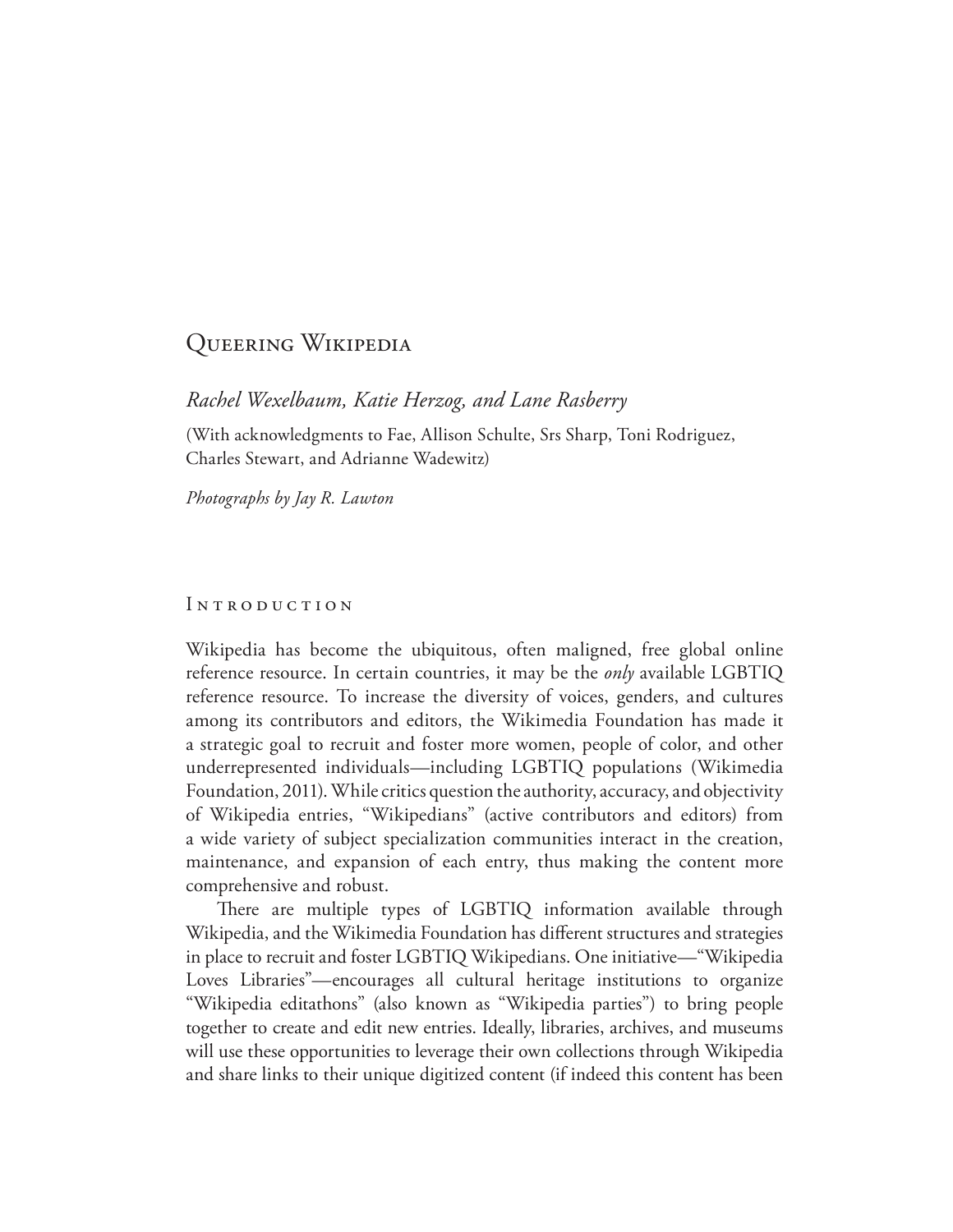digitized). The Tom of Finland Foundation has the distinction of being the first LGBT cultural heritage institution to participate in Wikipedia Loves Libraries; their brave step into Wikipedia should serve as an inspiration to others.

### BASIC FACTS ABOUT WIKIPEDIA

As of 2012, Wikipedia is the ffth most-visited website in the world, and the top most visited non-proft website. A Google search for any topic will retrieve at least one Wikipedia entry on the frst page of search results. Each month Wikipedia receives 19 billion page views to more than 23 million articles in 285 languages. More than 80,000 volunteer editors regularly contribute content to Wikipedia (Wikimedia Foundation, 2011-2012 Annual Report).

In the *Wikimedia Strategic Plan: A collaborative vision for the movement through 2015*, the Wikimedia Foundation lists seven core beliefs. They include:

#### **Information shall be accurate and unbiased**

…we believe that mass collaboration among a diverse set of contributors, combined with consensus building around controversial topics, are powerful tools for achieving our goals. We strive to provide information that is accurate, neutral, verifable, comprehensive and unbiased.

#### **We value openness and diversity**

…A healthy mix of demographic and cultural characteristics everywhere throughout the movement is key to Wikimedia's success.

In spite of their core beliefs, the Wikimedia Foundation recognizes that the majority of its Wikipedia contributors and editors are disproportionately male, under 22 years old, and (most likely white and straight) from "the Global North" (Wikimedia Foundation 2011). They also admit that

Wikipedia's coverage is skewed toward the interests, expertise, and language skills of the people who created it. For example, our coverage of biographical and pop culture topics is very strong, but our coverage of Africa is quite weak. We ofer much more information in German than we do in Hindi.

(Wikimedia Foundation, 2011)

For these reasons, the Wikimedia Foundation is trying to do a better job in recruiting contributors and editors from a variety of communities, including LGBTIQ populations.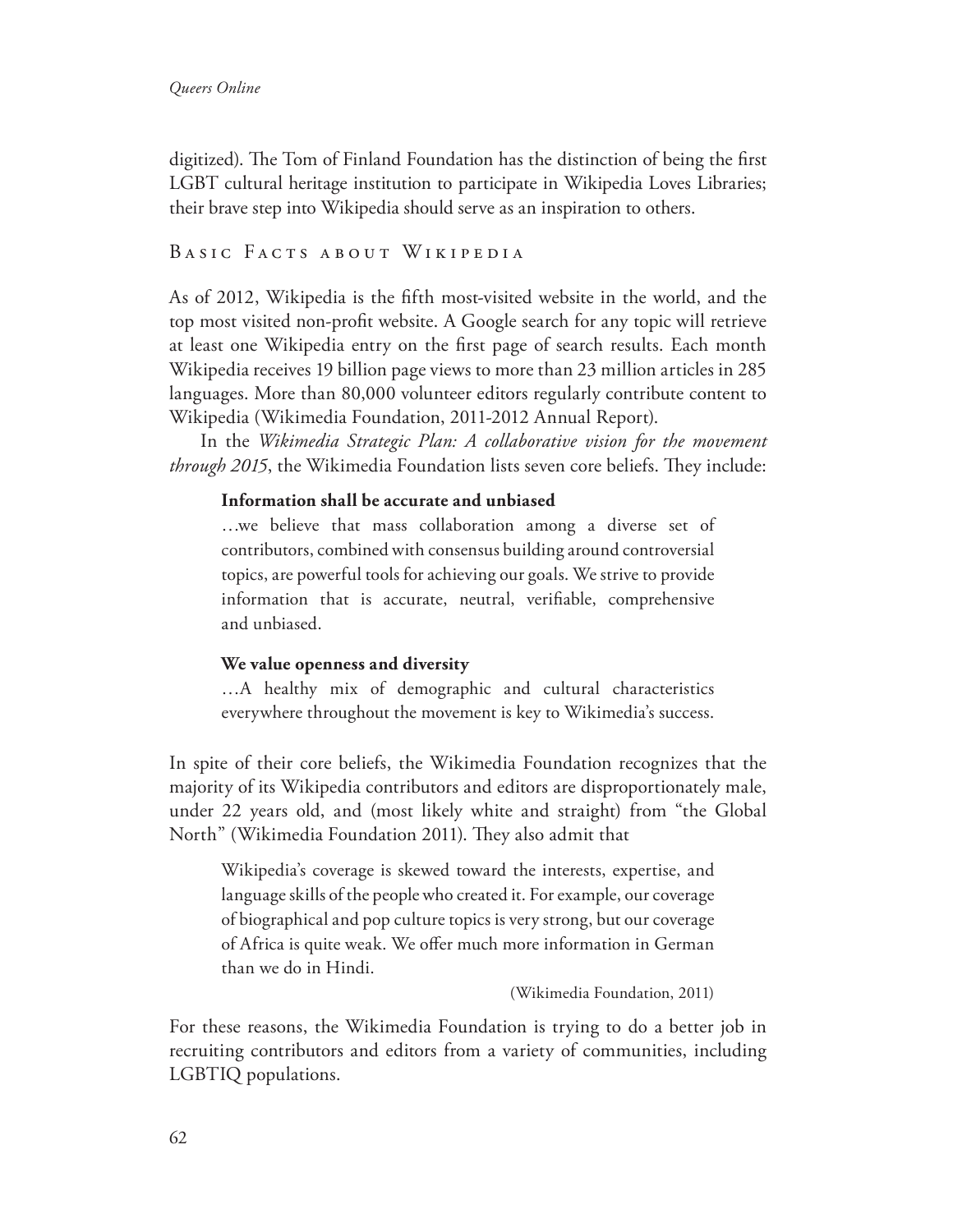While LGBTIQ people are often early adopters of online spaces and new technologies, they share the same suspicions about Wikipedia as other populations. While Wikipedia has become the leading source of health information for consumers as well as professionals around the world—often the only source of health information in developing countries—Wikipedian Lane Rasberry (user:Bluerasberry) struggles to get LGBTIQ health organizations involved in contributing LGBTIQ-specifc health information to entries about HIV, AIDS, and other health issues that affect LGBTIQ communities. The organizations often cite lack of time, lack of expertise, or the poor reputation of Wikipedia in medical communities for their lack of participation. Not only that, but LGBTIQ contributors have other insecurities toward editing and contributing information in an open space. Those LGBTIQ people from countries that criminalize LGBTIQ identities and monitor their behavior must take on aliases and work from various IP addresses so their LGBTIQ-related Wikipedia work cannot be traced back to them.

To increase the number of people willing to get involved in WikiProjects, the Wikimedia Foundation's most successful strategy has been to collaborate with higher education institutions, libraries, archives, and museums to create new and improve existing entries.<sup>1</sup> Wikipedia entries edited or created in cultural heritage institutions are more likely to include images, videos, and links to resources within those institutions' unique digital collections. Visitors to those Wikipedia entries will click on the images, videos, or other hyperlinked media within the entries and discover their origins, as well as a pathway to primary source material. Libraries, archives, and museums credited in Wikipedia entries—as well as those that have allowed Wikipedians to use primary source material from their collections—have noticed an increase in traffic to their websites and digital collections. Indeed, this has been a win-win partnership for cultural heritage institutions and the Wikimedia Foundation.

In 2011, the "Wikipedia Loves Libraries" initiative began in North America (Wikipedia: Wikipedia Loves Libraries 2014). The intent of Wikipedia Loves Libraries is to engage libraries, museums, and archives at least once a year during Open Access Week in October/November to organize wiki-workshops and

It appears that they are having success--as the main author observed during her trip to WikiConference USA in New York City in May 2014, the number of women and LGBTIQ Wikipedians in attendance at this national conference appeared to balance out the core Wikipedian population of heterosexual men. To encourage conference attendance for women, LGBTIQ populations, and other minorities—especially those new to Wikipedia activities--the Wikimedia Foundation ofered full scholarships to those who found out about the conference and scholarship opportunity.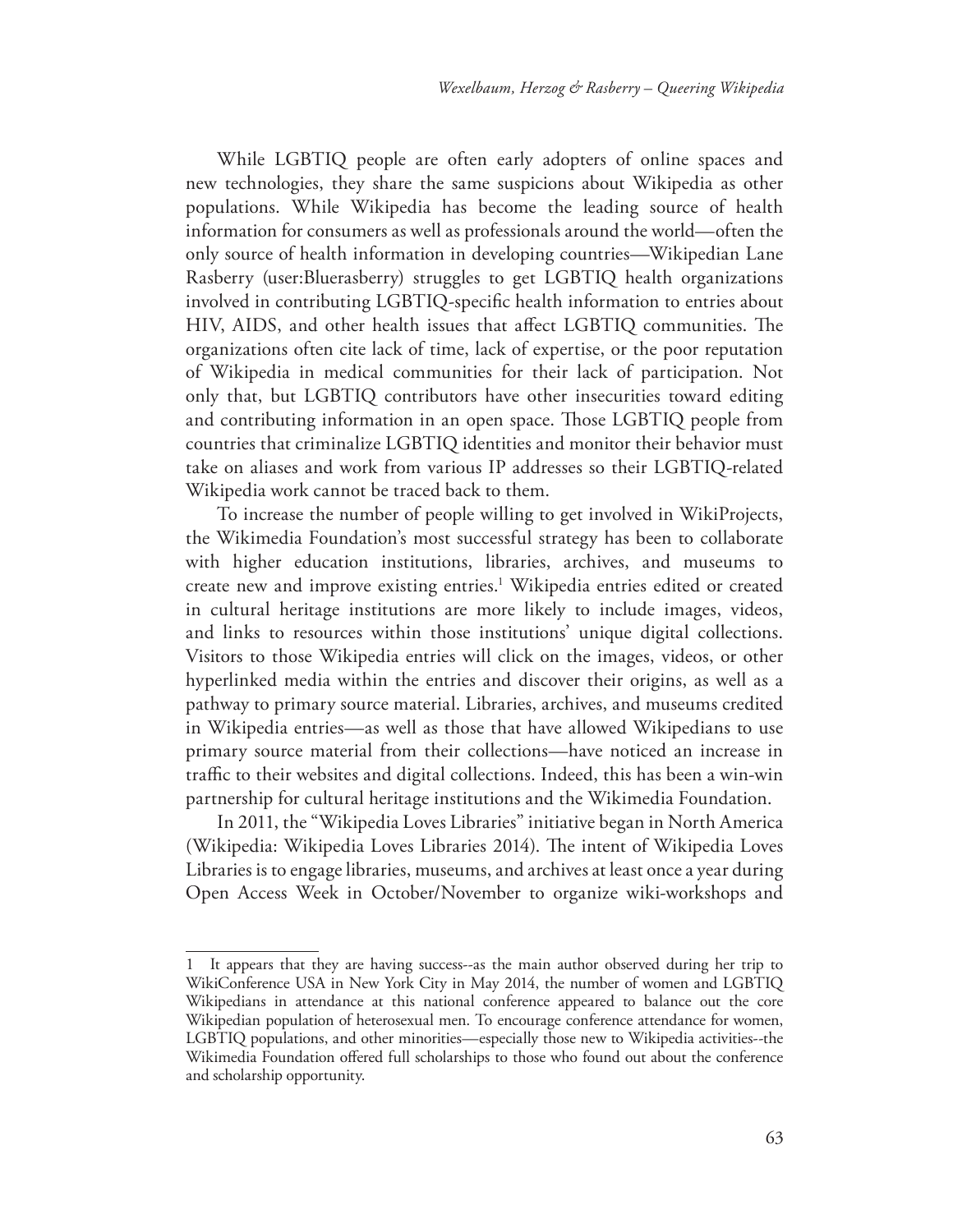Wikipedia editathons (also known as "parties") (2014). Wikipedia educators and ambassadors engaged fourteen institutions in the United States and Canada in their frst year, including the Tom of Finland Foundation in Los Angeles.

### TOM OF FINLAND FOUNDATION: HOME OF THE FIRST QUEER WIKIPEDIA EDITATHON

In 1984, the nonproft Tom of Finland Foundation (ToFF) was established by the artist Tom of Finland (Touko Laaksonen, 1920 – 1991) and Durk Dehner. As Tom had established worldwide recognition as a master of homoerotic art, the Foundation's original purpose was to preserve his vast catalog of work. Several years later the scope was widened to offer a safe haven for all erotic art in response to rampant discrimination against art that portrayed sexual behavior or generated a sexual response. Today ToFF continues in its eforts of educating the public as to the cultural merits of erotic art and in promoting healthier, more tolerant attitudes about sexuality.

Historically, erotic art and texts addressing human sexuality, particularly that of a gay, lesbian, bisexual, and transgender nature, have been devalued and discarded from our cultural heritage. Because of the rampant discrimination and censorship of art that portrays sexual behavior or inspires a sexual response, The Foundation exists to educate the public about the cultural merits of erotic art, promoting a healthier, more tolerant attitude about human sexuality.

The library was always part of the Foundation, even during its earliest days. Initially the books and artwork binders consisted of Tom's work, but during the late 1980s the organization and library became inclusive of other erotic artists. This was in response to the large number of artists who had succumbed to the AIDS epidemic and the body of work they left behind, which was either regarded as shameful to family members and/or neglected by society's indifference. There are artist binders with original artwork never before seen by the public and have yet to be digitized and cataloged. The Foundation does not purchase books for the library but continuously receives donations from artists, private collectors, publishers, galleries, and estate collections.

Today the shelves are brimming with these subject areas:

- Artists (Jim French, Eric Kroll, Ken Haak, Olivia)
- Literature (Pat Califia, Larry Townsend)
- Culture (A Queer Reader)
- Models (Beefcake, Bettie Page)
- Photography (Typical Men)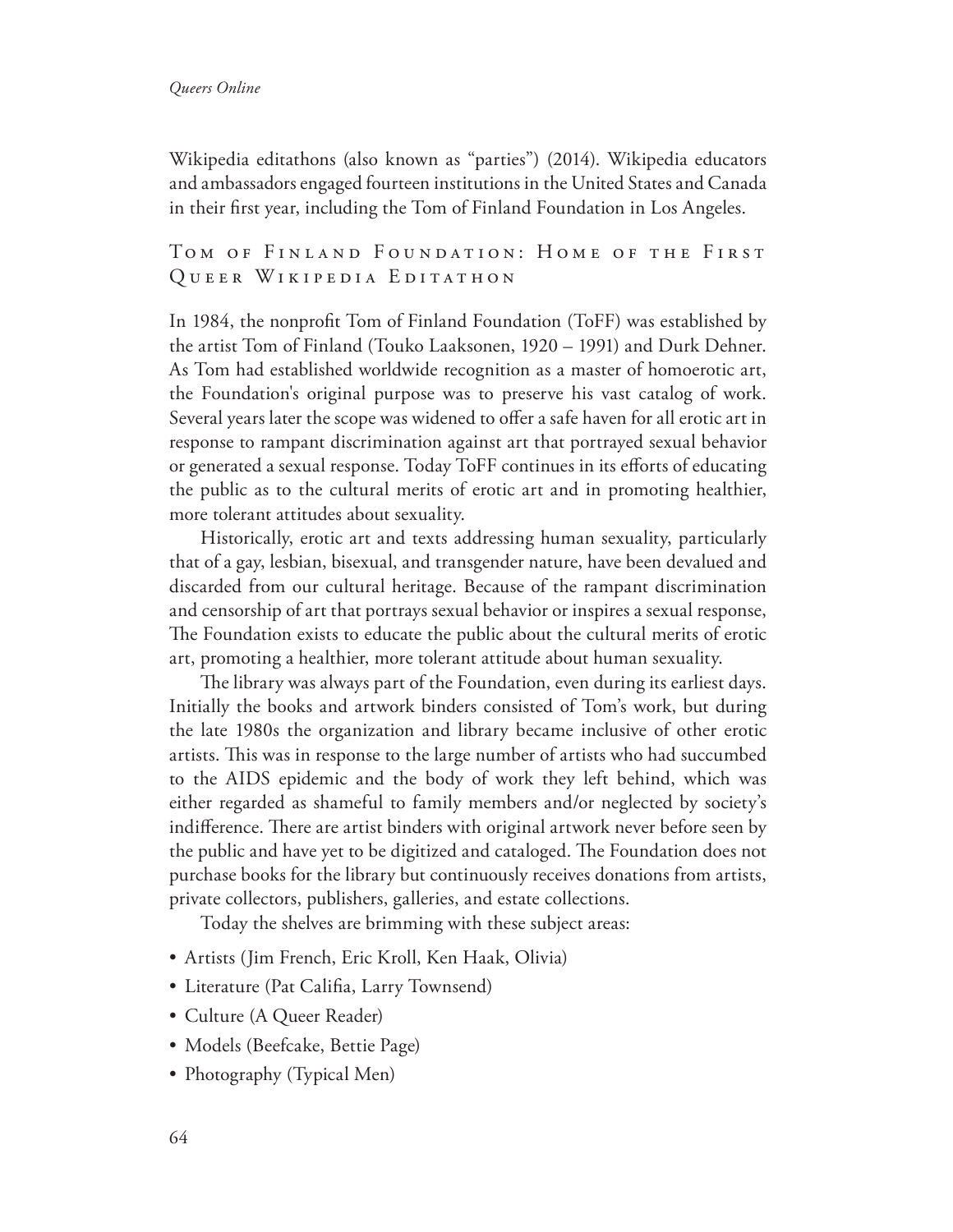- Sex (A Sexual Bill of Rights for the Erotic Minorities)
- Philosophy (Feminism & Pornography)
- Politics (Obscenity and Pornography)
- Psychology (Gay Ideas)
- Fetish (Jay Wiseman's Erotic Bondage Handbook)
- Graphic Novels (Meatmen)

There are also many other graphic novels, books, and exhibition catalogs that have been self-published and still unavailable in many places. The library also carries a vast collection of American and European gay men's magazines and newspapers, many of which have since ceased publication.

ToFF is a one room library located in a house in Echo Park, California. Like many small independent LGBTIQ collections, ToFF is slow to enter the digital age. ToFF Director Durk Dehner had conducted all communications through snail mail for a long time. ToFF Vice President Srs Sharp recognizes that connection to the Internet has not only improved and expanded promotion of ToFF, but also has improved collaboration and sharing with the Royal Academy of Turku in Finland, where the remaining Tom of Finland collections are housed. In the very near future, the library's book collection will be available for public viewing on Worldcat.org. ToFF also has plans to digitize its collection; it has applied for a grant from the Los Angeles County Arts Commission to do so. In the future, queer Wikipedia parties at ToFF will help link researchers to ToFF's unique resources when they retrieve Wikipedia entries on their subjects of interest.

In 2011, ToFF artist-librarian Katie Herzog read about "Wikipedia Loves Libraries" online through a banner over a Wikipedia entry. She proposed that the foundation should host and organize the event. With ToFF's approval, Katie did all of the organizing, public relations, invitations, and setup on a volunteer basis, putting out a call for participants on Craigslist. Charles Stewart responded to that ad, and with ToFF volunteer librarians Toni Rodriguez and Marti Pike facilitated ToFF's frst editathon.

The first Queering Wikipedia editathon attracted local LGBTIQ activists, library school students, artists, and ToFF members to create and edit LGBTIQ entries. According to Katie Herzog, "the meeting inspired dialogue about gay history and generated an increased interest in activism for citizen-created content…Everyone left feeling like it was the frst of many to come" (SinhaRoy 2011). ToFF's frst editathon received a sizeable mention in *American Libraries*, alongside those events at mainstream public and academic libraries. Other artists in Los Angeles, inspired by Herzog's eforts, coordinated their own Wikipedia editathons to contribute and edit entries on artists from other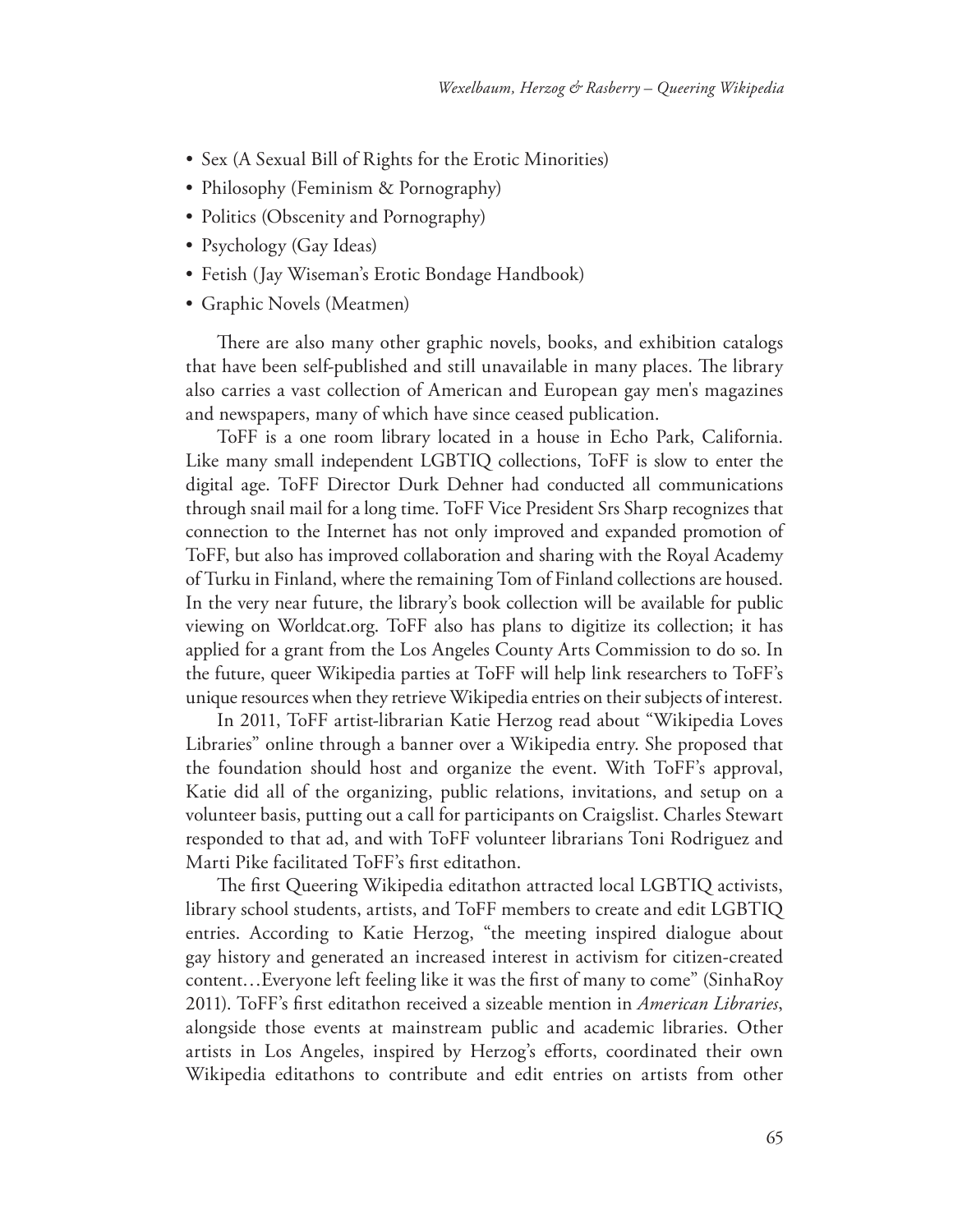underrepresented populations. The energy generated from this first Queering Wikipedia editathon made ToFF organize a second one in 2012.

A DRIANNE WADEWITZ AND THE SECOND TOFF QUEERING WIKIPEDIA EDITATHON

In 2011, Wikipedian and feminist scholar Adrianne Wadewitz worked at the Center for Digital Learning + Research at Occidental College in Los Angeles, helping students and faculty learn how to use technology and the Internet appropriately for educational purposes and research. She also worked as a campus ambassador for Wikipedia, where she would go out to visit schools and cultural heritage institutions to teach them not only how to use Wikipedia as a research tool, but also how to use Wikipedia to leverage their collections. Wadewitz performed such outreach as part of the GLAM-Wiki initiative (GLAM = "Galleries, Libraries, Archives, and Museums"), a program promoted to cultural heritage institutions to share their resources online through collaboration with experienced Wikipedians (Wikipedia:GLAM 2014).

In July 2012 Adrianne found out about the second ToFF Queering Wikipedia event through the Wikipedia event page, and contacted Katie to ofer her services as an instructor for the event. It just so happened that Adrianne lived blocks away from Katie. As a Wikipedia campus ambassador, Adrianne could provide workbooks to participants and other resources that ToFF did not know about the frst time around. ToFF International Liaison Allison Schulte-Wickman promoted this second event through the Special Libraries Association Southern California chapter and the Art Libraries Society of North America. It also made Schulte-Wickman investigate opportunities for interested parties to participate online through Skype.

According to ToFF Vice President Srs Sharp, Wikipedia is "for a nonqueer audience" and "a public forum for facts." Sharp discovered that some misinformation on a queer topic of interest had been perpetuated on Wikipedia and cited by newspapers and other organizations. At this Wikipedia party, Sharp had the opportunity to correct the information using ToFF resources. Sharp hopes that more people will lose the perception that encyclopedias are published by elites and that their content is gospel—especially where LGBTIQ information is concerned.

#### LGBTIQA WIKIPEDIANS

No one community on Wikipedia "owns" entries. Anyone can work on an LGBTIQ entry. At the same time, a committed group of LGBTIQA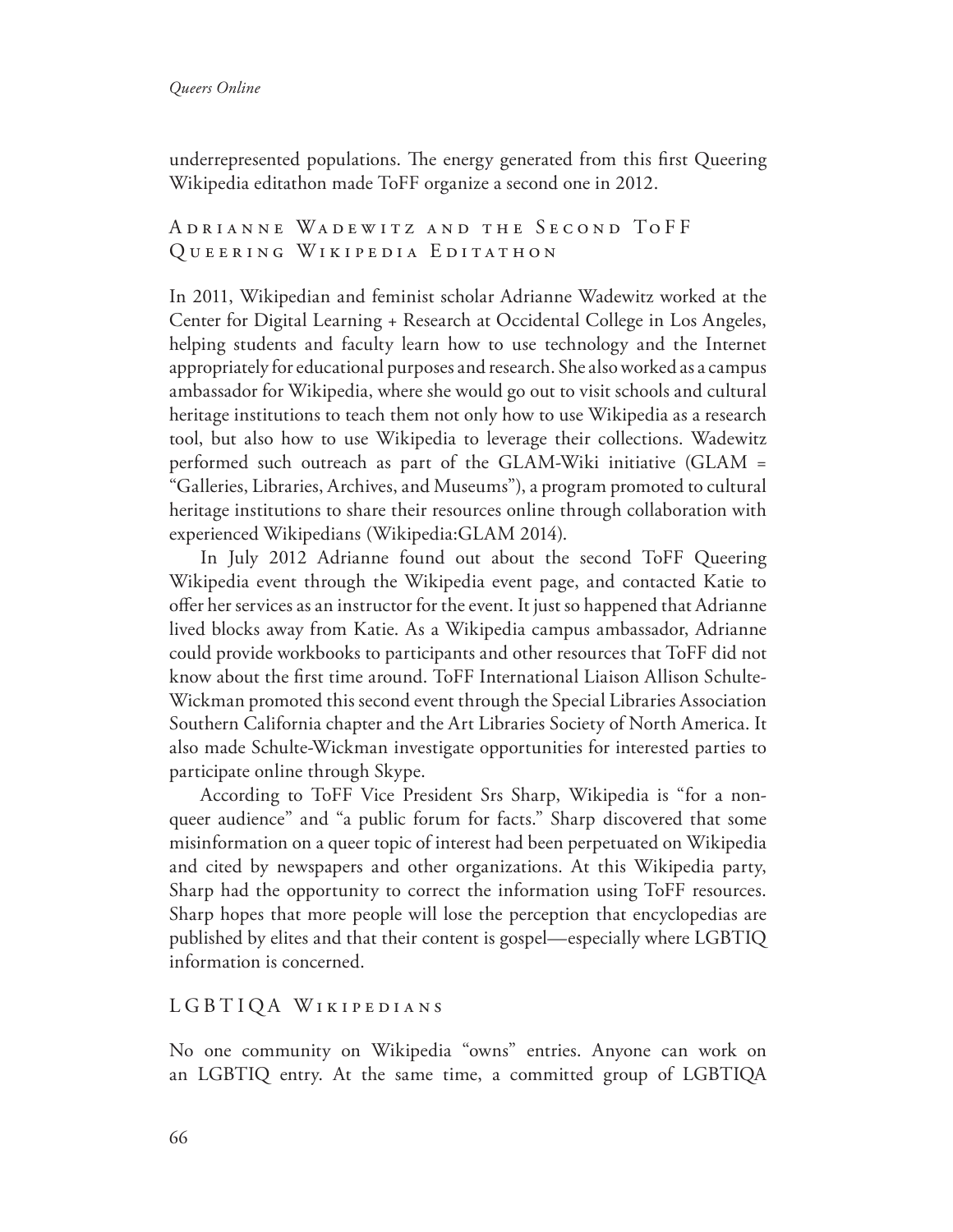Wikipedians from around the world monitor, edit, and contribute LGBTIQ Wikipedia entries. Since 2006, they have overseen an LGBT Portal where they categorize entries, review entries for inclusion and deletion, and identify "stubs" that need further work (Portal: LGBT/WikiProjects and things you can do 2014). Some of these people have organized themselves into a group called WikiProject LGBT Studies (Wikipedia:Wikiproject LGBT Studies 2014). As of September 2014 at least 527 registered individuals have contributed to this WikiProject, with 310 identified as "active members," meaning that they have contributed entries or made edits in the past six months. Based on the number of people watching the entries, WikiProject LGBT Studies is one of the most popular WikiProjects.

In 2012, LGBT portal founders user:Bluerasberry, user:Fae, user:Tom Morris, and user:Varnent<sup>2</sup> wanted to develop an LGBT-specific outreach organization within the Wikimedia Foundation. In order to do this, they needed to establish channels for communication. First they created an IRC channel #wikimedia-lgbt, and requested an LGBT-specifc listserv through the Wikimedia Foundation, which they received. All new and seasoned participants in LGBTIQ WikiProjects could join the listserv to share concerns, questions, and ideas. Discussion topics range from policing vandalism to current events. Jason Moore (user:Another Believer), Dorothy Howard (user:OR Drowhowa), and user:Ladsgroup took up the challenge of managing the new organization. Some individuals from this loose confederation met in person at Wikimania 2012 and decided to change their group identity from an outreach project to a "thematic organization." In August 2012, Wikimedia LGBT was born. Since then, representatives from Wikimedia LGBT have presented and facilitated discussions at the annual Wikimania conferences, the Wikimedia Diversity Conference in Berlin in 2013, and the annual WikiCon USA conferences. Wikimedia LGBT officially received its usergroup status at the 2014 Wikimania Conference in London. This is formal legal affiliation with the Wikimedia Foundation where Wikimedia LGBT has permission to use Wikimedia Foundation logos and trademarks, and otherwise represent the movement.

<sup>2</sup> Some LGBTIQ Wikipedians prefer to go by their Wikipedia usernames in public spaces. The authors did their best to maintain the anonymity of those users who wished it.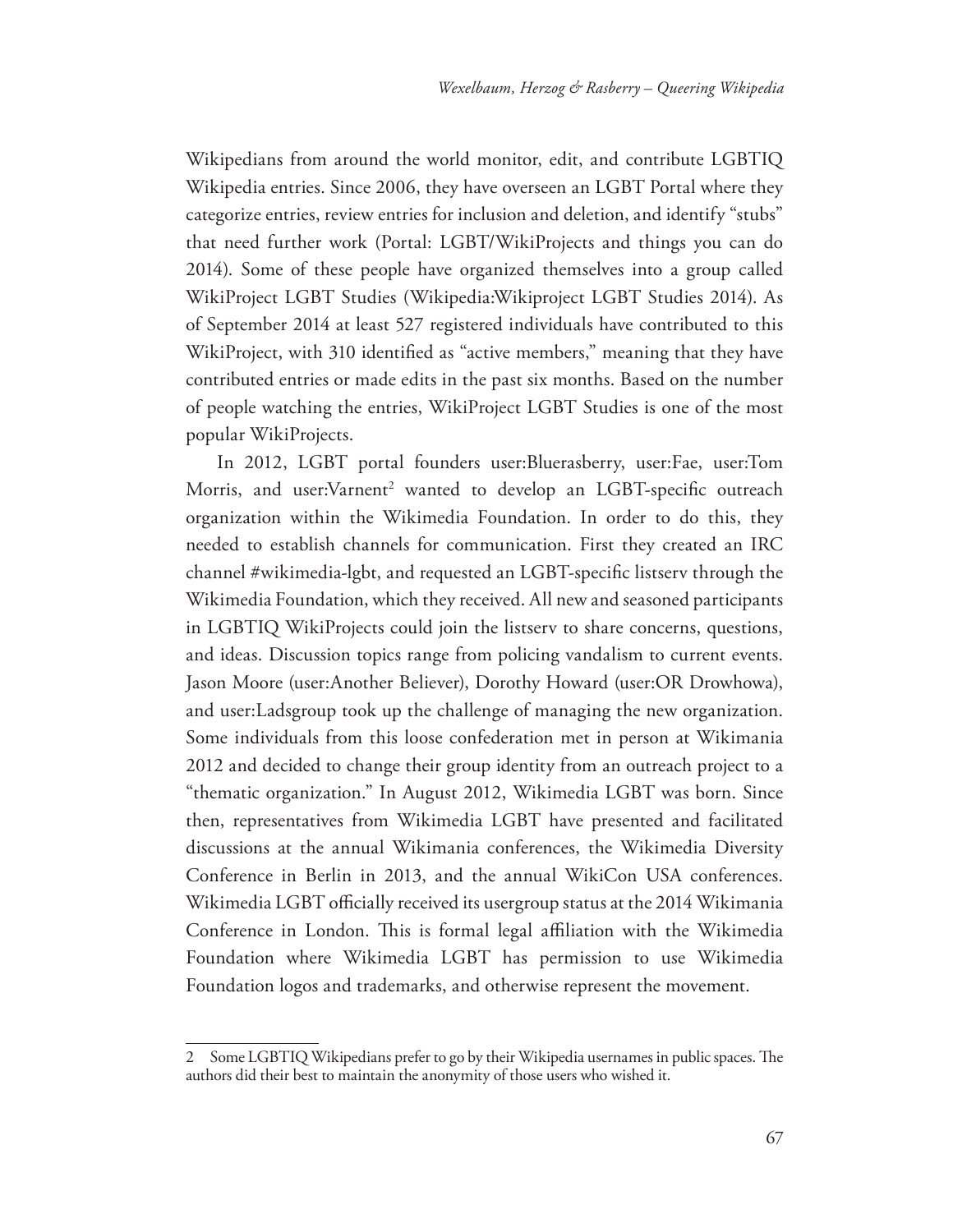## DO PEOPLE USE WIKIPEDIA TO SEARCH FOR LGBTIQ INFORMATION?

Wikipedia provides article traffic statistics for the month of one's page visit plus the past five years of traffic to that particular page. A search on the Wikipedia site for Category: Lists of popular pages by WikiProject will show each WikiProject and its top 1000 most frequently visited pages. Each chart is sortable by rank, total number of views, views per day on average, quality assessment, and importance:

- http://en.wikipedia.org/wiki/Wikipedia:WikiProject\_Feminism/ Popular\_pages
- http://en.wikipedia.org/wiki/Wikipedia:WikiProject\_Gender\_Studies/ Popular\_pages
- http://en.wikipedia.org/wiki/Wikipedia:WikiProject\_LGBT\_studies/ Popular\_pages
- http://en.wikipedia.org/wiki/Wikipedia:WikiProject\_Sexology\_and\_ sexuality/Popular

## LGBTIQ INFORMATION ON WIKIPEDIA

Most people locate Wikipedia pages either through a direct visit to Wikipedia, or through a Google search. Most likely, an individual searching for information through Google will retrieve a Wikipedia page on their subject within the frst ten search results. As of December 2012, a Google search for "gay" will retrieve the Wikipedia entry for "gay" as its frst result; the same is true for "bisexual", "transgender", "intersex", "queer", and "LGBT". The Wikipedia page for "lesbian" shows up as the third result in a Google search, after two websites advertising lesbian videos. In the set of top ten Google search results for each LGBTIQ term, Wikipedia provides the only defnition and etymology of each term, as well as links to visit their pages on related subjects and hyperlinked references.

Each LGBTIQ-related Wikipedia page has a sidebar on the right which states "Part of a series on Lesbian, gay, bisexual, and transgender (LGBT) people". Within that sidebar, the Wikipedian has provided related links to other LGBT Wikipedia pages organized by "Sexual Orientation", "History", "Culture", "Rights", "Social Attitudes", "Prejudice/Violence", "Academic felds and discourse", and the "LGBT Portal". Wikipedia defnes "portals" as "…'Main Pages' for specifc topics or areas…they are meant for both readers and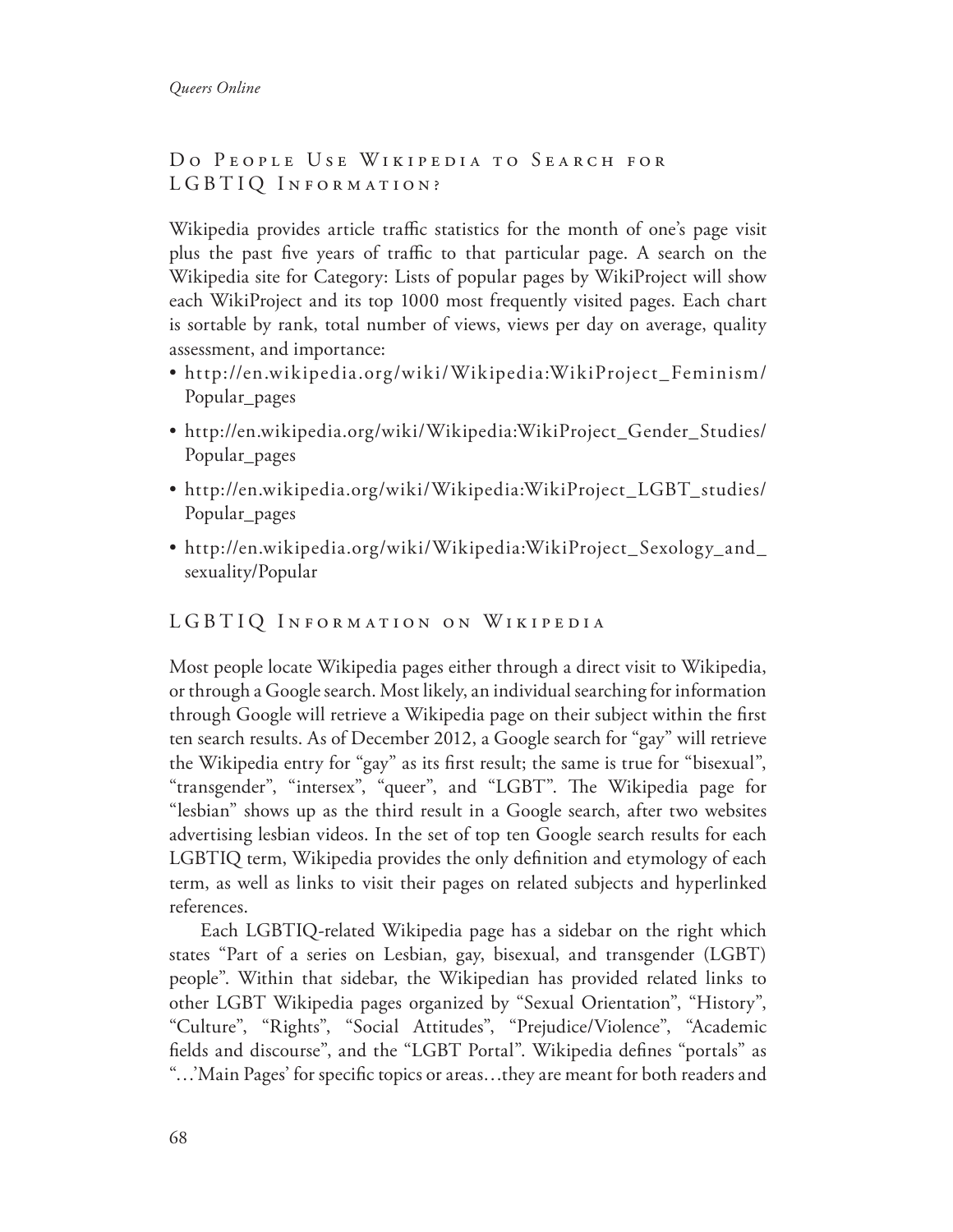editors of Wikipedia, and should promote content and encourage contribution" ("Wikipedia: Portal" 2012).

It is difficult to count the exact number of English-language Wikipedia pages that provide LGBTIQ information, let alone the number of non-English LGBTIQ Wikipedia pages. At last estimate, 15,000 LGBT Wikipedia entries exist (Rasberry 2012). People continuously add, edit, and delete articles as people come out, theories and laws change, and more LGBT cultural productions become public. For this reason, serious researchers and people interested in contributing to and editing LGBT content on Wikipedia should visit the LGBT Portal. It provides a list of categories and sub-categories of LGBTIQ content. As of December 2012, Wikipedia recognizes twenty-three main categories of LGBT content, including LGBT "stubs"—articles "deemed too short to provide encyclopedic coverage of a subject" ("Wikipedia: Stub" 2012). As of December 2012, there are nearly 800 English language LGBT "stubs" which need expanding and references.

### STRATEGIES TO IMPROVE LGBTIQ INFORMATION o n W ikipedia

With increasing frequency, Wikipedians are organizing Wikipedia parties to meet fellow contributors face to face, and to recruit new people. Traditionally, Wikipedia parties are held in libraries (Rasberry 2012)—particularly those on college and university campuses—which may discourage potential contributors from underrepresented groups. Some museums and archives also host Wikipedia parties. The reason for hosting these events at libraries, archives, and museums is not only to encourage contributors and editors to use quality resources for their research, but also to tap the academic subject specialists and the special collections of libraries, archives, and museums. Some institutions have even created the position of "Wikipedian in Residence" or have appointed a librarian, archivist, or digital humanist to serve as a liaison to their state Wikipedia group.

Outreach efforts to recruit new Wikipedians remains a challenge, simply because most people are passive visitors to Wikipedia. They do not know how to edit entries, even if they heard it can be done, and they do not always know how to get in touch with experienced Wikipedians. This is especially the case for people living in rural areas or those on the other side of the digital divide. Savvy Wikipedians meet each other online through the "Talk" and "Discussion" tabs on the page they work on together, through communication about article edits. In large urban areas where colleges, universities, and cultural heritage institutions are within close range of each other, Wiki MeetUp groups where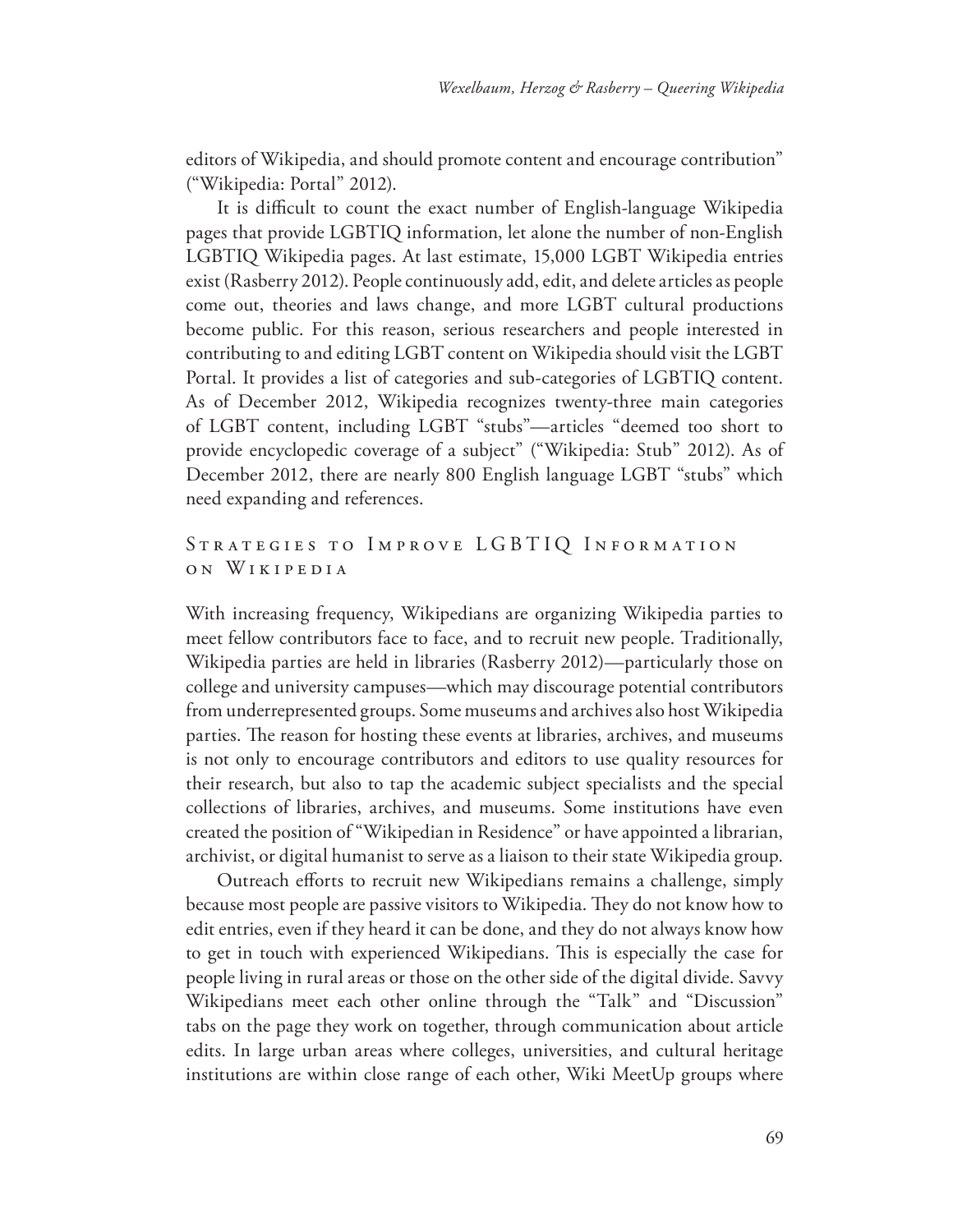new and experienced Wikipedians can meet face to face, often for casual social gatherings, have become very popular.

Some "best practices" to improve LGBTIQ information on Wikipedia:

- 1. If you would like to share your LGBTIQ expertise, develop your personal reputation as a Wikipedian. Create a Wikipedia account, search for your topic of interest, and edit or update the page. If the institution where you work has excellent LGBTIQ resources, link to them in the article.
- 2. If you would like to host a Wikipedia party but are unsure of your skills or expertise, invite knowledgeable colleagues to help facilitate.
- 3. When organizing a Wikipedia party, send personal invitations to the local LGBT Resource Center, the local LGBT cultural heritage institutions, all faculty on campus who teach LGBTIQ related courses, LGBT student and community organizations, community health and medical specialists, and all multicultural groups. Promote the event through all appropriate social media channels, and ask those invitees and organizations to spread the word.
- 4. Schedule the Wikipedia party during one of the "LGBT holidays" (LGBT History Month, National Coming Out Week, LGBT Pride Month, etc.) when community interest in LGBT topics are at a high.
- 5. Create an online topic guide for frst-time Wikipedians. Rachel Wexelbaum of St. Cloud State University has created an example (Wexelbaum 2013). For frst timers who might not have a topic in mind, show them the list of stubs on the LGBT Portal that need work.
- 6. To the best of your ability, make the party space a safe, inclusive space for all, in a wheelchair accessible building with gender-neutral bathrooms, free parking, public transportation access, and childcare. Whenever possible, fnd spaces outside the library that may prove more welcoming or more convenient for those individuals you may want to attract. Free food will also encourage people to participate!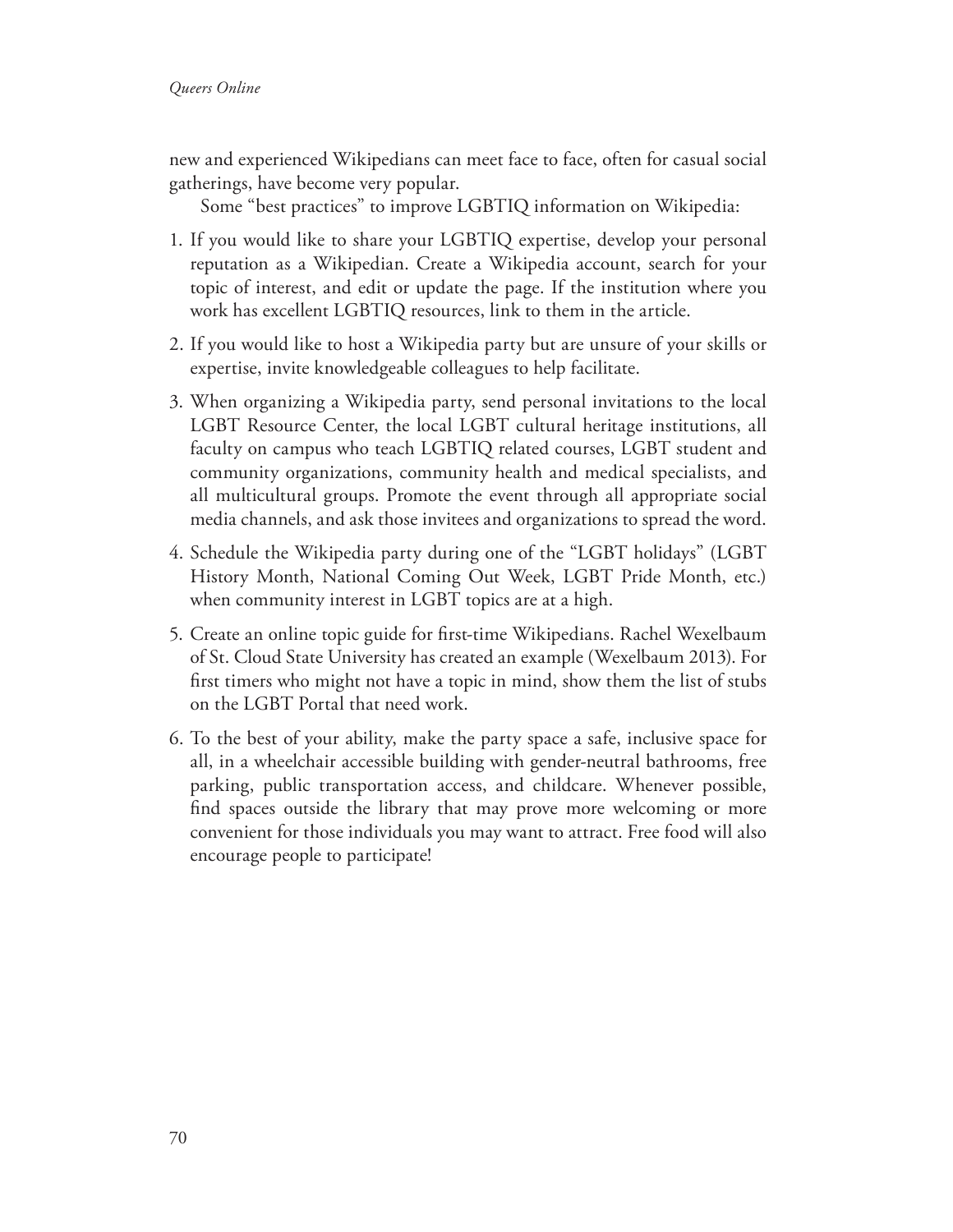

Kate Wolf, Katie Herzog, Rich Yap, Adrianne Wadewitz



Adrianne Wadewitz, John Burtle, Sharp, Diane Kryszewski, Rich Yap, Kate Wolf, Adam Overton, Katie Herzog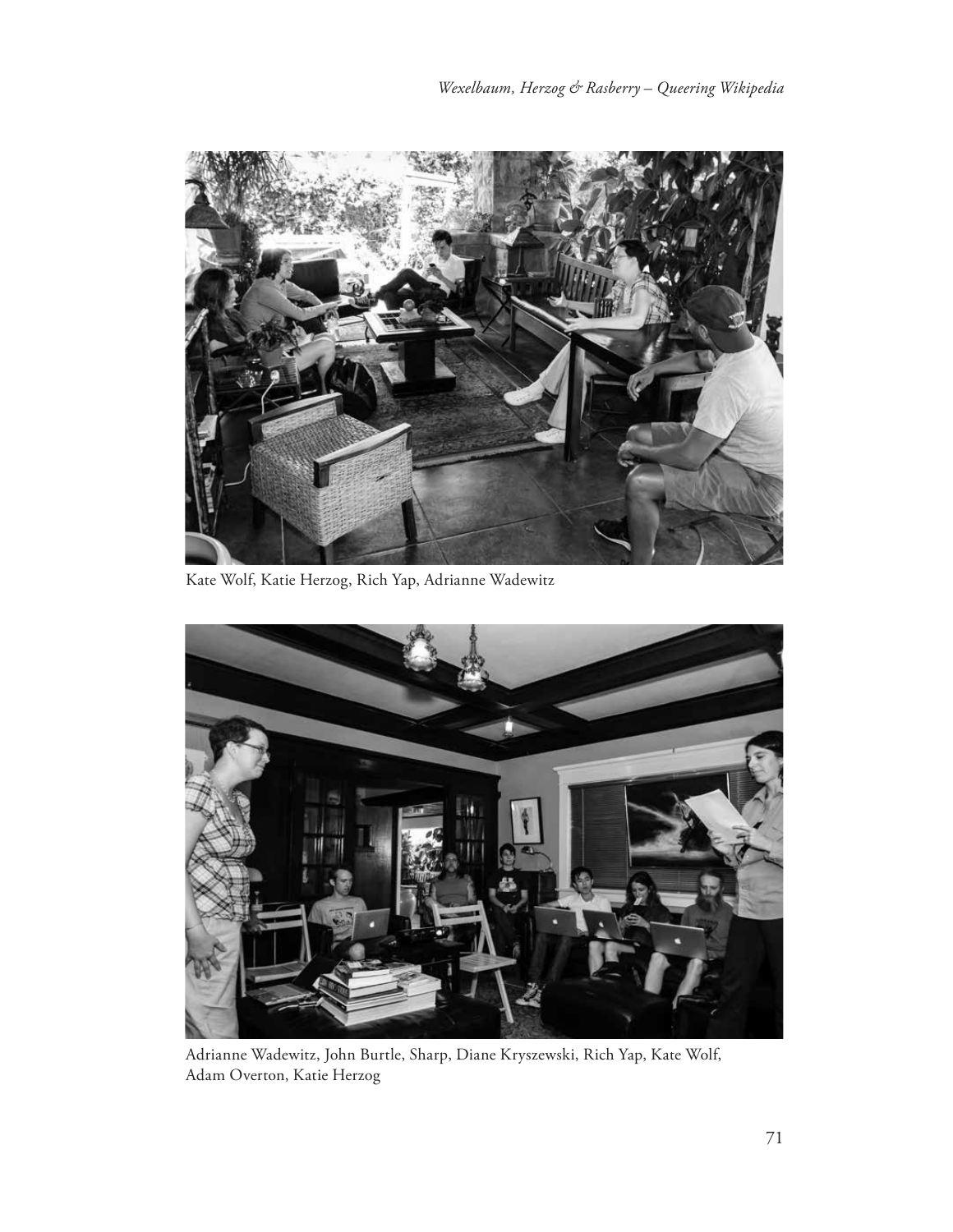## *Queers Online*



Rich Yap, Kate Wolf, Adam Overton, Katie Herzog



Katie Herzog, Adrianne Wadewitz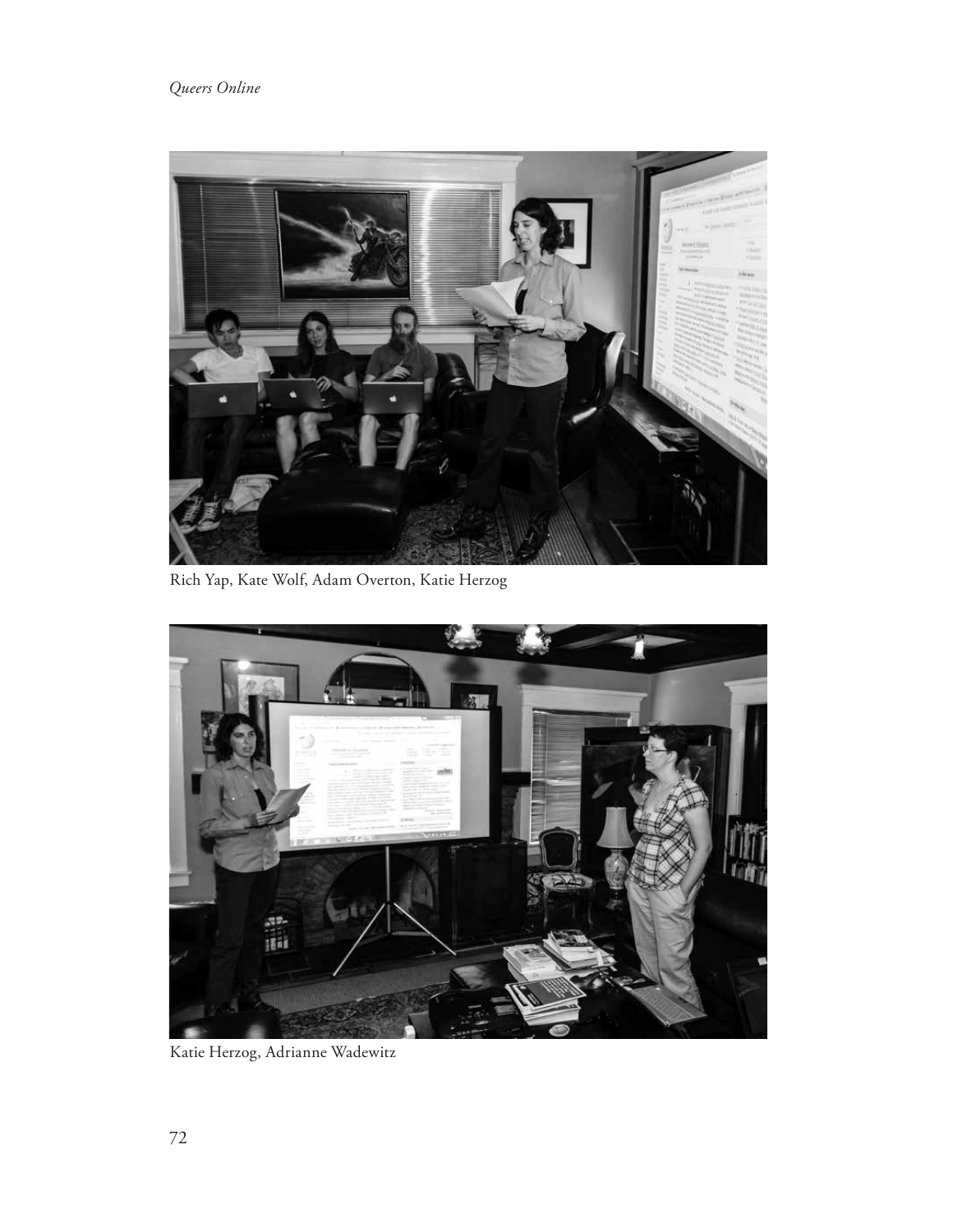

Rich Yap, Kate Wolf, Adam Overton (on couch), Katie Herzog, Adrianne Wadewitz (standing)



Katie Herzog, ?, Adrianne Wadewitz, Allison Schulte, John Burtle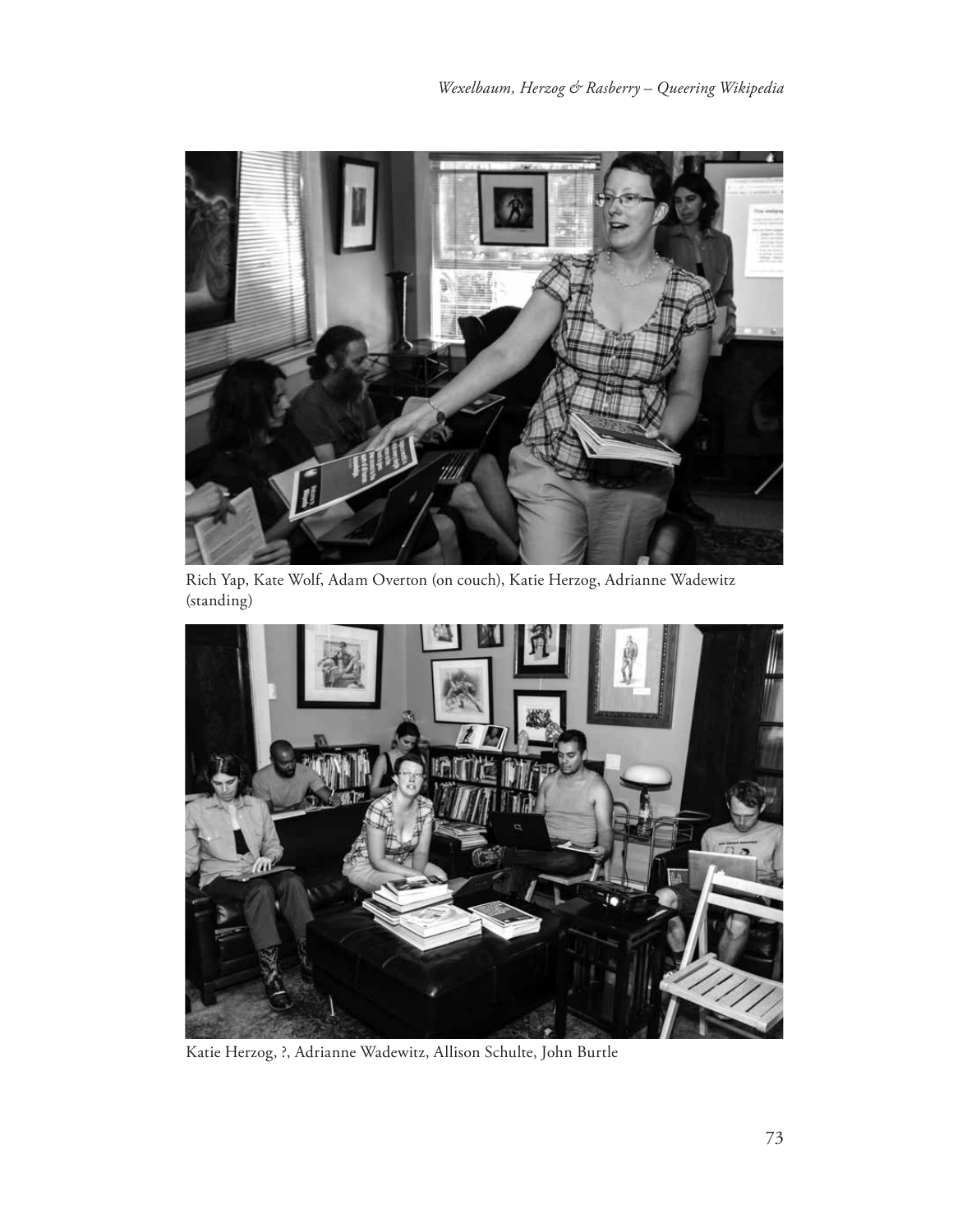### *Queers Online*



Adrianne Wadewitz



Adrienne Wadewitz working with Sharp on a Wikipedia entry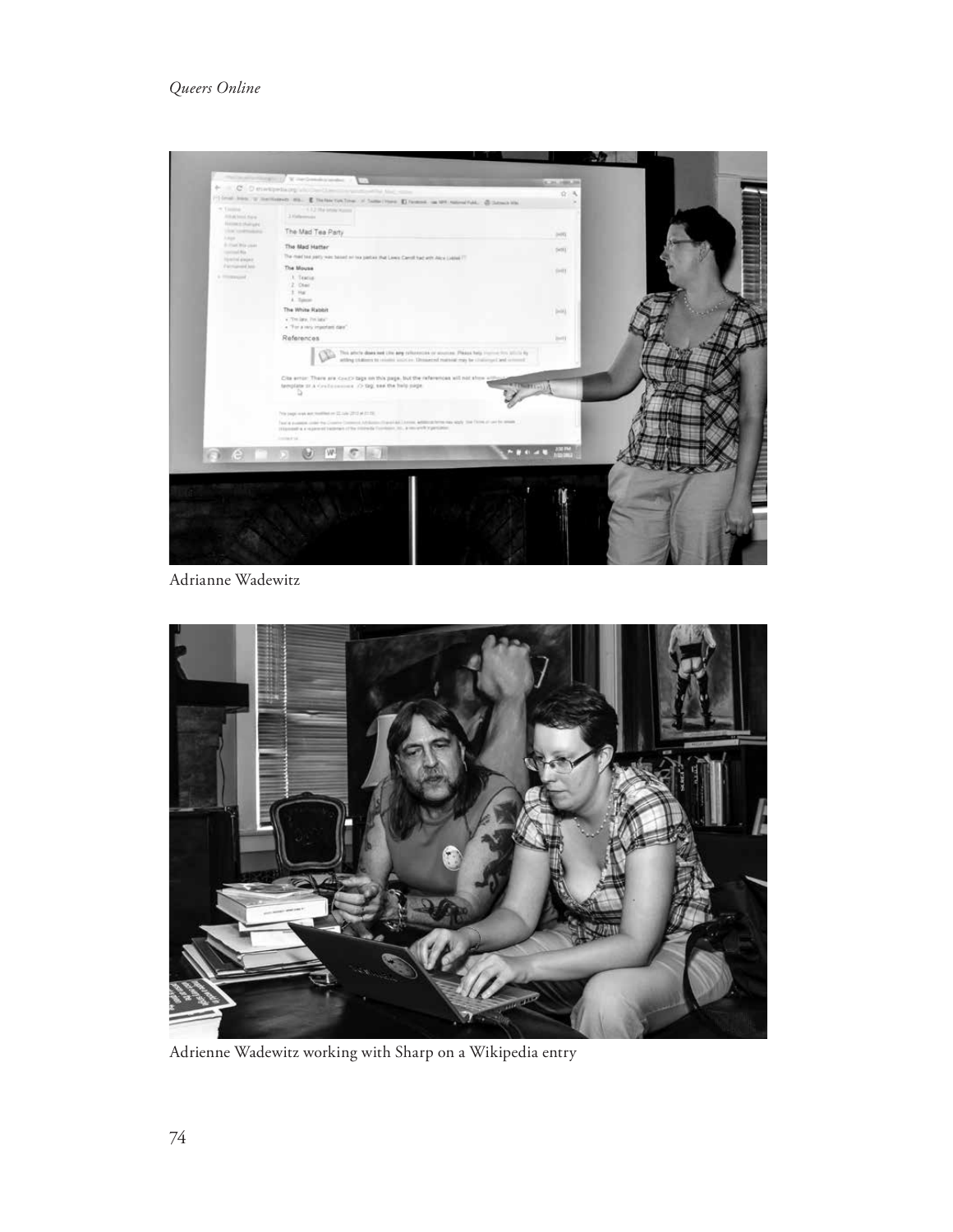

(Clockwise from left): Kate Wolf, Rich Yap, Katie Herzog, and anonymous participant collaborating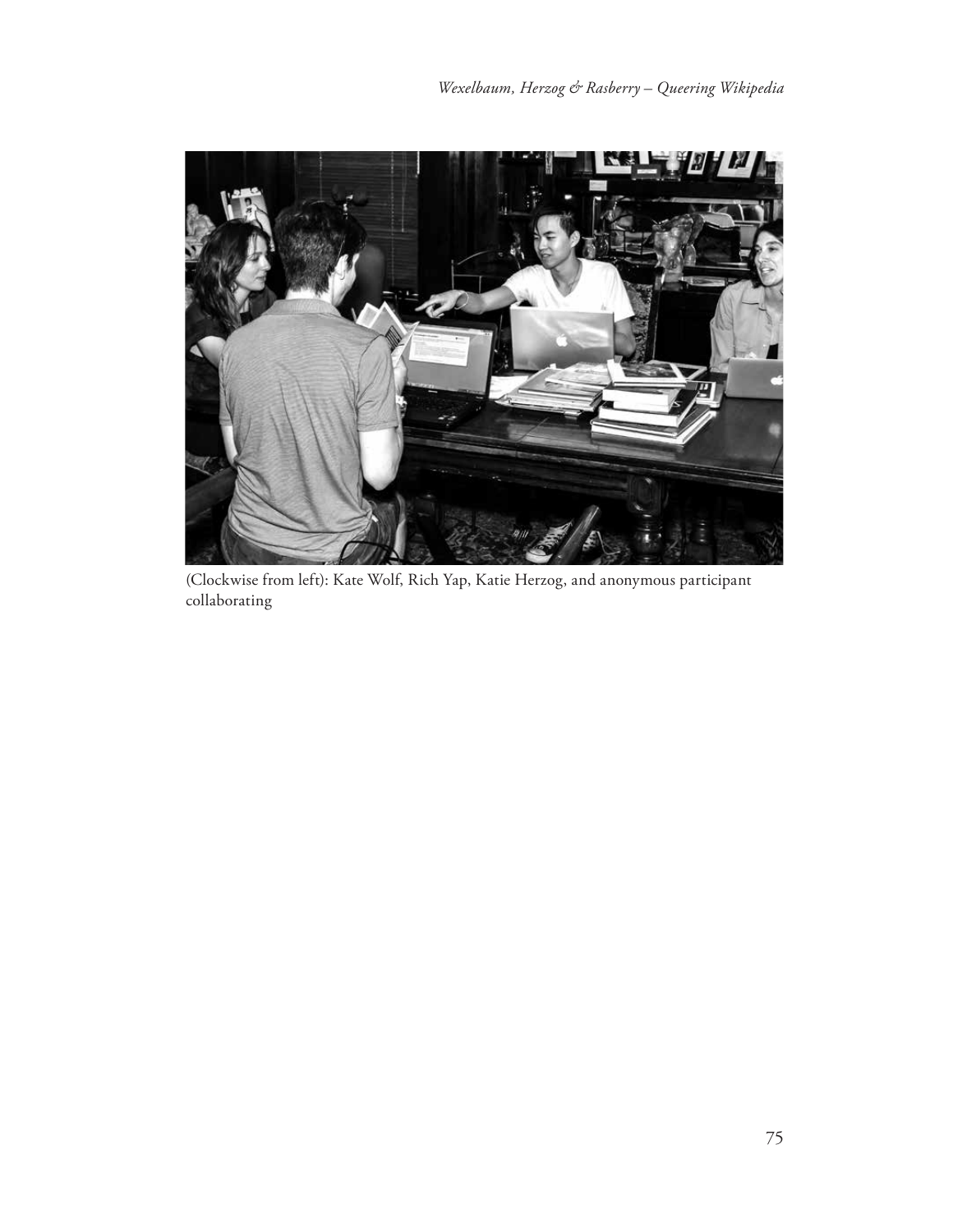#### *Queers Online*

#### R eferences

- Ashton, D. (2011). Awarding the self in *Wikipedia*: Identity work and the disclosure of knowledge. *First Monday, 16*(1-3). Retrieved from http:// frstmonday.org/ojs/index.php/fm/article/viewArticle/3156
- Baker, S. (2012). A place for Wikipedia or putting Wikipedia in its place. *New Horizons, 9*(1). Retrieved from http://jhepp.library.jhu.edu/ojs/index.php/ newhorizons/article/view/23
- Category:LGBT. (2013, January 9). Retrieved May 29, 2013 from Wikimedia Commons: http://commons.wikimedia.org/wiki/Category:LGBT
- Cleanup listing for WikiProject LGBT Studies. (2014, Sept 2014). Retrieved from https://tools.wmfabs.org/bambots/cwb/alpha/LGBT\_studies.html
- Collier, B. & Bear, J. (2012). Confict, criticism, or confdence: An empirical examination of the gender gap in Wikipedia contributions. *CSCW '12: Proceedings of the ACM 2012 Conference on Computer Supported Cooperative Work*, 383-392.
- Community Engagement (Product)/Process Ideas. (2014, Sept 26). Retrieved from Wikimedia Meta Wiki: http://meta.wikimedia.org/wiki/ Community\_Engagement\_%28Product%29/Process\_ideas
- Flock, F., Vrandecic, D. & Simperl, E. Toward a diversity-minded Wikipedia. Retrieved May 29, 2013 from Web of Science: http://www.websci11.org/ fleadmin/websci/Papers/112\_paper.pdf
- Greenstein, S. & Zhu, F. (2012). Is Wikipedia biased? *American Economic Review: Papers & Proceedings, 102*(3), 343-348. Retrieved from http:// www-bcf.usc.edu/~fzhu/wikipediabias.pdf
- Hall, M.M., Clough, P.D., de Lacalle, O.L., Soroa, A. & Agirre, E. (2012). Enabling the discovery of digital cultural heritage objects through Wikipedia. *Proceedings of the 6th EACL Workshop on Language Technology for Cultural Heritage, Social Sciences, and Humanities, 94-100.* Retrieved from http://newdesign.aclweb.org/anthology-new/W/W12/W12-10. pdf#page=104
- History of Wikipedia. (2013, May 29). Retrieved May 29, 2013 from Wikipedia: http://en.wikipedia.org/wiki/History\_of\_Wikipedia#2004
- Lampe, C., Obar, J., Ozkaya, E., Zube, P. & Velasquez, A. (2012). Classroom Wikipedia participation efects on future intentions to contribute.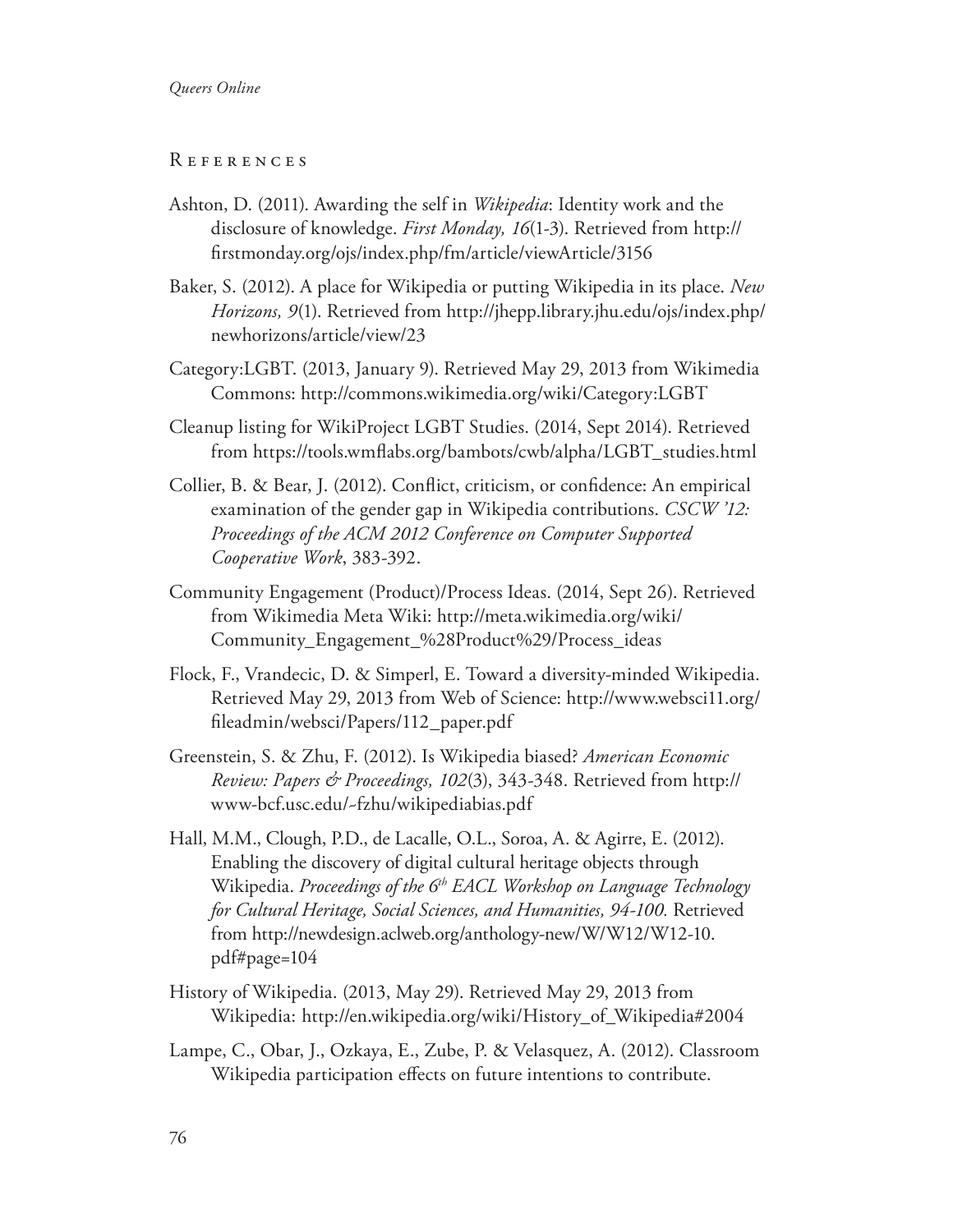*CSCW '12: Proceedings of the ACM 2012 Conference on Computer Supported Cooperative Work*, 403-406.

- Lim, S. & Kwon, N. (2010). Gender diferences in information behavior concerning Wikipedia, an unorthodox information source? *Library & Information Science Research, 32*(3), 212-220.
- Morgan, J.T., Mason, R.M. & Nahon, K. (2012). Negotiating cultural values in social media: A case study from Wikipedia. *HICSS '12: Proceedings of the 2012 45th Hawaii International Conference on System Sciences*, 3490-3499.
- Nonbinary.org. (2013, May 24). Nonbinary.org. Retrieved from http:// nonbinary.org/wiki/Main\_Page
- Okoli, C., Mehdi, M., Mesgari, M., Nielsen, F.A. & Lanamaki, A. (n.d.) *Te people's encyclopedia under the gaze of the sages: A systematic review of scholarly research on Wikipedia*. Retrieved May 29, 2013 from the Social Science Research Network: http://papers.ssrn.com/sol3/papers. cfm?abstract\_id=2021326
- Portal:LGBT. (2013, March 16). Retrieved May 29, 2013 from Wikipedia: http://en.wikipedia.org/wiki/Portal:LGBT
- Portal:LGBT/Categories. (2011, November 12). Retrieved May 29, 2013 from Wikipedia: http://en.wikipedia.org/wiki/Portal:LGBT/Categories
- Portal:LGBT/WikiProjects and things you can do (2012, May 6). Retrieved May 29, 2013 from Wikipedia: http://en.wikipedia.org/wiki/ Portal:LGBT/WikiProjects\_and\_things\_you\_can\_do
- SinhaRoy, S. (2011, Nov 1). Libraries tap into crowd power: Wikipedians "smartsource" at their libraries to improve online content. *American Libraries*. Retrieved from http://www.americanlibrariesmagazine.org/ article/libraries-tap-crowd-power
- Soules, A. (2012). Where's the bio? Databases, Wikipedia, and the web. *New Library World, 113*(1/2), 77-89.
- Sundin, O. (2011). Janitors of knowledge: Constructing knowledge in the everyday life of Wikipedia editors. *Journal of Documentation, 67* (5), 840-862.
- Tom of Finland Foundation. (2013). Tom of Finland Foundation: Promoting and Preserving Erotic Art. Retrieved May 29, 2013 from http:// tomofnlandfoundation.org/foundation/N\_Home.html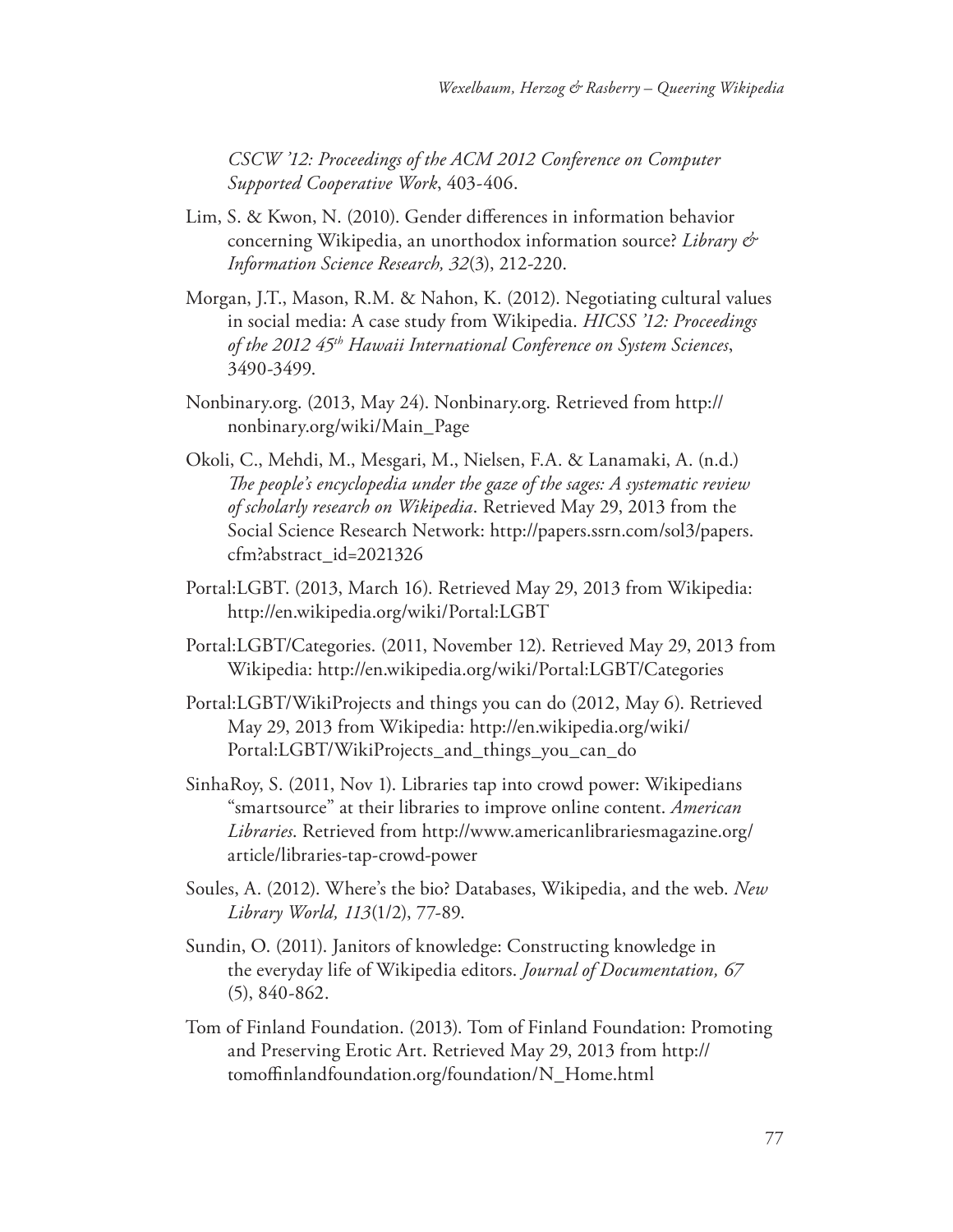- Wikimedia Foundation. (2014, Aug 9). Frequently asked questions. Retrieved from Wikimedia Foundation: http://wikimediafoundation.org/ wiki/FAQ/en
- Wikimedia Foundation. (2012). Terms of use. Retrieved from Wikimedia Foundation: http://wikimediafoundation.org/index.php?title=Terms\_of\_ Use&utm\_source=TOU\_top
- Wikimedia Foundation. (2012). 2011-2012 Annual Report. Wikimedia Foundation. Retrieved from http://upload.wikimedia.org/ wikipedia/commons/4/48/WMF-AR\_2011%E2%80%9312\_EN\_ SHIP2\_17dec12\_300dpi\_hi-res.pdf
- Wikimedia LGBT. (2013, May 17). Retrieved May 29, 2013 from Wikimedia Meta-Wiki: http://meta.wikimedia.org/wiki/Wikimedia\_LGBT
- Wikimedia LGBT Community. (2013, Aug 4). Facebook page. Retrieved Sept 25, 2014: https://www.facebook.com/WikimediaLGBT
- Wikimedia LGBT/History. (2014, Jun 18). Retrieved Sept 25, 2014 from Wikimedia Meta-Wiki: http://meta.wikimedia.org/wiki/Wikimedia\_ LGBT/History
- Wikimedia LGBT/Portal. (2014, Sept 14). Retrieved Sept 25, 2014 from Wikimedia Meta-Wiki: http://meta.wikimedia.org/wiki/Wikimedia\_ LGBT/Portal
- Wikipedia:GLAM. (2014, Sept 27). Retrieved from Wikipedia: http:// en.wikipedia.org/wiki/Wikipedia:GLAM
- Wikipedia:Portal. (2013, March 13). Retrieved May 29, 2013 from Wikipedia: http://en.wikipedia.org/wiki/Wikipedia:Portal
- Wikipedia:Stub. (2013, April 7). Retrieved May 29, 2013 from Wikipedia: http://en.wikipedia.org/wiki/Wikipedia:Stub
- Wikipedia: Wikipedia Loves Libraries. (2013, Jan 10). Retrieved Sept 25, 2014 from Wikipedia: http://en.wikipedia.org/wiki/Wikipedia:Wikipedia\_ Loves\_Libraries/2011
- Wikipedia:Wikipedians. (2013, May 22). Retrieved May 29, 2013 from Wikipedia: http://en.wikipedia.org/wiki/Wikipedia:Wikipedians
- Wikipedia:WikiProject LGBT studies. (2013, April 12). Retrieved May 29, 2013 from Wikipedia: http://en.wikipedia.org/wiki/ Wikipedia:WikiProject\_LGBT\_studies